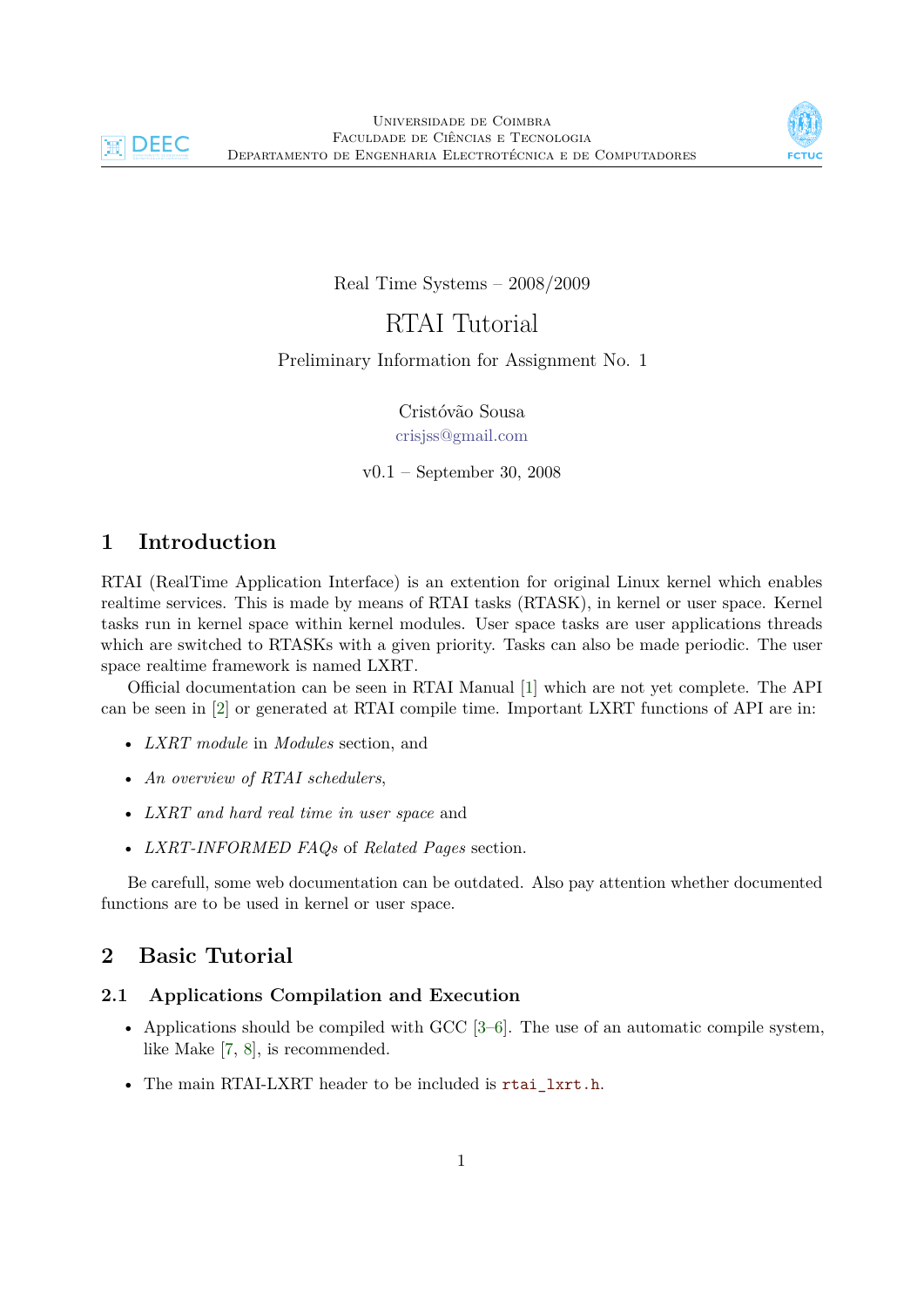• LXRT programs need some special compile and linkage gcc flags which can be obtained, respectively, with:

```
/usr/realtime/bin/rtai-config --lxrt-cflags
/usr/realtime/bin/rtai-config --lxrt-ldflags
```
- When using POSIX threads, the flag -D\_REENTRANT must be used for compilation and -lpthread flag for linkage.
- Before using realtime services, the RTAI kernel modules should be inserted. For basic user space functionality do:

```
sudo /sbin/insmod /usr/realtime/modules/rtai_hal.ko
sudo /sbin/insmod /usr/realtime/modules/rtai_lxrt.ko
```
• In order to run application in user space, root permissions are needed. To comply with this, the program can be executed by root (sudo  $\ldots$ ), or the rt\_allow\_nonroot\_hrt() should be called before any other in the code.

### **2.2 Principal Functions**

• RTAI initialization functions are

**–** rt\_set\_oneshot\_mode()

for mode selection, and

**–** start\_rt\_timer()

for scheduler start.

• A realtime task is a normal POSIX thread  $[9-11]$  $[9-11]$ , which is switched to realtime scheduling with

**–** rt\_task\_init() or

```
– rt_task_init_schmod()
```
commands, called inside the thread itself.

- Realtime mode switch is made with:
	- **–** rt\_make\_hard\_real\_time() , and

**–** rt\_make\_soft\_real\_times() .

• To turn a task in a periodic task use

```
– rt_task_make_periodic() , or
```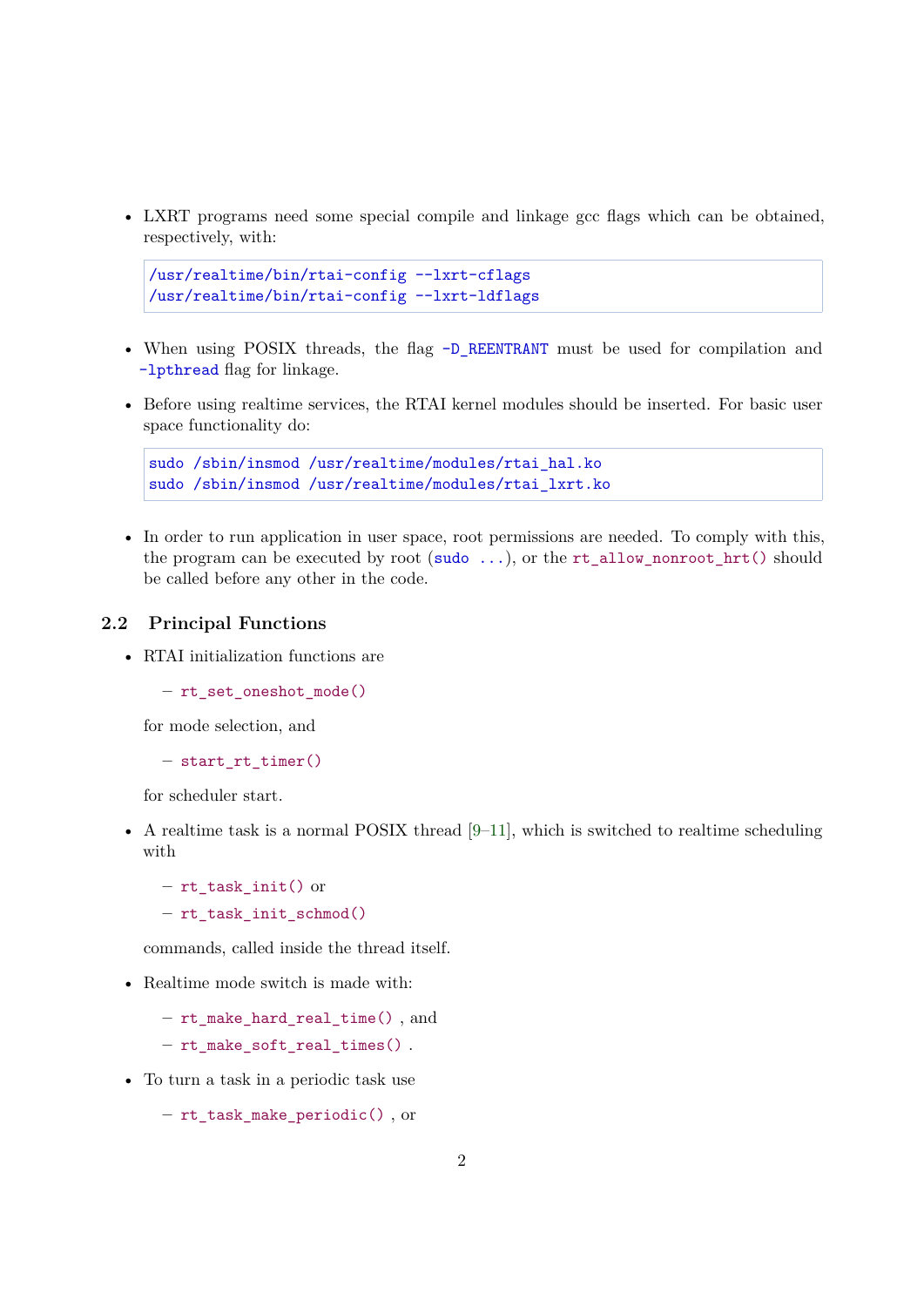**–** rt\_task\_make\_periodic\_relative\_ns() ,

inside the task.

• The programmer is in charge of creating the periodic loop. To wait for each periodic activation use

**–** rt\_task\_wait\_period() .

This function returns different values according to success of scheduling.

• Termination functions are rt\_task\_delete() and stop\_rt\_timer().

#### **2.3 Important Notes**

- RTAI scheduler is activated by interruptions provided by an hardware timer. These interruptions can be periodic, which forces tasks to have periods multiple to scheduler period, or be automatically programed on demand. This can be controlled with rt\_set\_periodic\_mode and rt\_set\_oneshot\_mode functions before starting RTAI with start\_rt\_timer().
- There are two time measure units in RTAI: nanoseconds and clock ticks. Clock ticks have duration dependent on scheduler mode. For conversions between this two measures nano2count and nano2count can be used [\[12\]](#page-3-6).
- For time measures proper RTAI functions should be used. These functions names start with rt\_get\_time\_ and rt\_get\_cpu\_time\_ [\[12\]](#page-3-6), and have different resolutions.
- Functions rt\_task\_make\_periodic() and rt\_task\_make\_periodic\_relative\_ns() need a desired task beginning time as parameter. They differ in the form of this parameter. For rt\_task\_make\_periodic() this time is in clock ticks relatively to RTAI scheduler start, i.e., in an absolute time measure (passing a past instant time will lead to errors). For rt\_task\_make\_periodic\_relative\_ns() the parameter is in nanoseconds and is the desired interval of time between this function call and the first task activation.
- When running RTAI in multi processors machines, tasks can be spread through the various cores. To control which processor each task uses, a mask should be passed in function rt task init schmod(). For the first assignment, the use of only one processor is mandatory.

### **References**

- <span id="page-2-0"></span>[1] G. Racciu and P. Mantegazza, *RTAI 3.4 User Manual*, rev 0.3 ed., Oct. 2006. [Online]. Available: <http://www.rtai.org>
- <span id="page-2-1"></span>[2] (2005, Jan.) RTAI API documentation. [Online]. Available: [https://www.rtai.org/](https://www.rtai.org/documentation/magma/html/api/) [documentation/magma/html/api/](https://www.rtai.org/documentation/magma/html/api/)